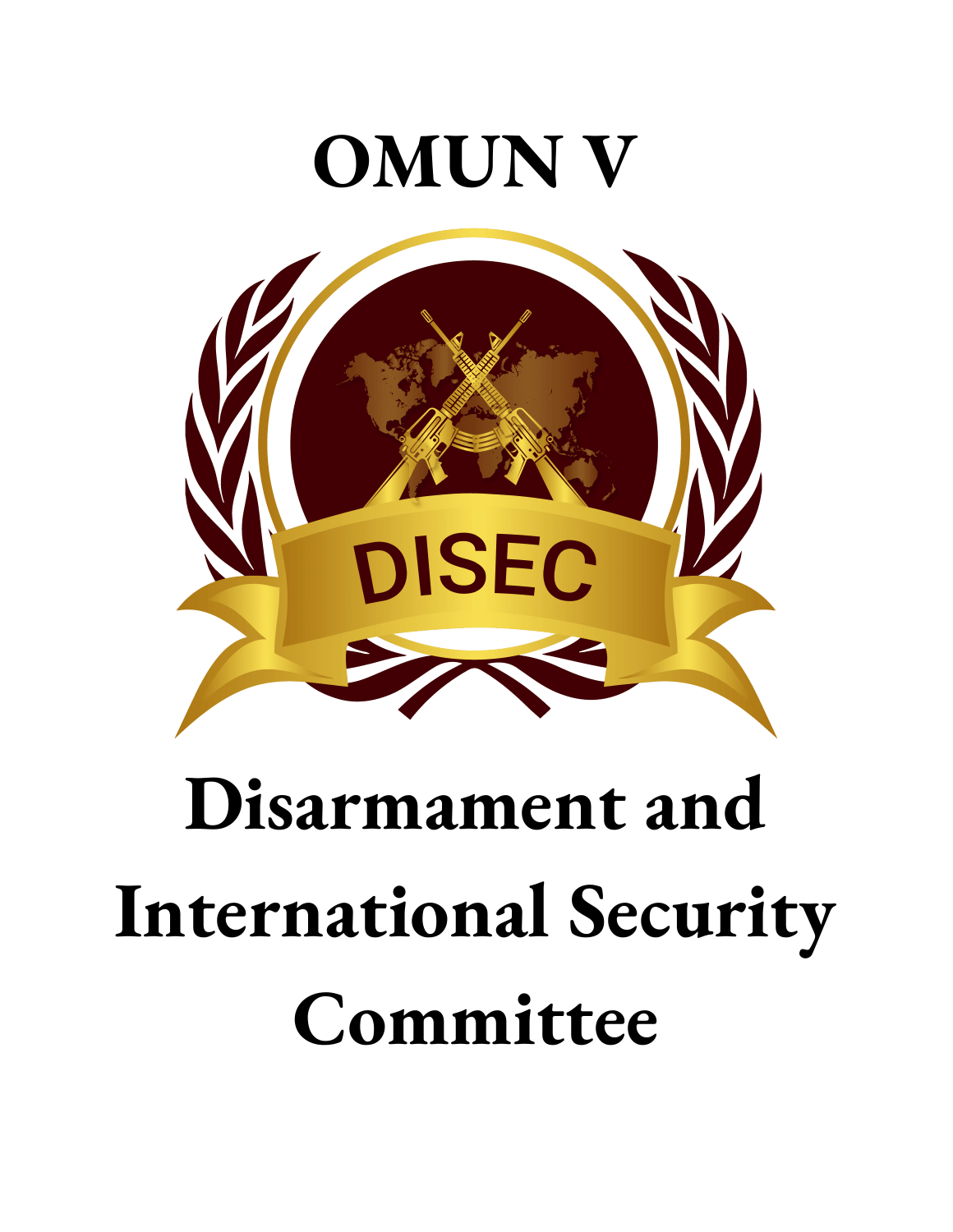

### Letter from the Chair

Dear Delegates,

Welcome to DISEC at OMUN V!

My name is Jordan Van Slingerland, and along with my co-chair Nick Reszetnik and our vice-chair Matt Wong, we are honored to be your DIAS for OMUN V.

To kick things off, I'm a tenth-grade student at UCC, and am originally a New Yorker and a proud Canadian-American. I have deep interests in everything from the automotive sector to basketball and as is common with most MUN chairs, politics. In my spare time, I like to race cars, fly planes, shoot hoops, play video games, travel, and volunteer. I've been lucky to have had the opportunity to travel everywhere from Central America to warzones (sadly, quite literally) in the Middle East, so, I can speak firsthand in saying that the topics that we'll be discussing are very pressing in our modern world. My love for MUN is long-standing, I've been doing it now for nearly 4 years, and have had the great opportunity to attend conferences like SSUNS, HMUN, BMUN, UTMUN, and NAIMUN just to name a few.

Nick is also a tenth-grade student at UCC, and is originally from New Jersey. This is his third year participating in Model UN and he has thoroughly enjoyed the experience of travelling to international and domestic conferences such as SSUNS, HMUN and NAIMUN. He has represented countries from all over the world and debated numerous topics similar to those we will be discussing in committee. He too looks forward to seeing all of you debate and address the pressing topics at hand, and develop innovative solutions to solve these issues.

Like Nick and myself, Matt is also in tenth-grade here at UCC, and is originally from Shanghai, China. Matt got involved with the Model UN program two years ago and truly enjoyed every second he spent with the program. He has had the opportunity to represent different countries in international and local conferences such as SSUNS, BMUN and UTMUN. Outside of school, he's extremely passionate about sports: basketball, soccer,volleyball (just to name a few). He strongly encourages delegates to collaborate and approach a problem from multiple perspectives and ultimately produce comprehensive solutions that benefits humanity as a whole.

Everyone on the DIAS has been in your shoes before, having all been delegates at OMUN ourselves, so feel free to come to us at any point during the conference with any questions or comments you might have. These two topics are becoming extremely pressing in our modern world, especially with the rise in tensions between nations on all corners of the globe.

That being said, we look forward to seeing you all in committee! Please don't hesitate to reach out to us via email with any questions.

Sincerely, The DIAS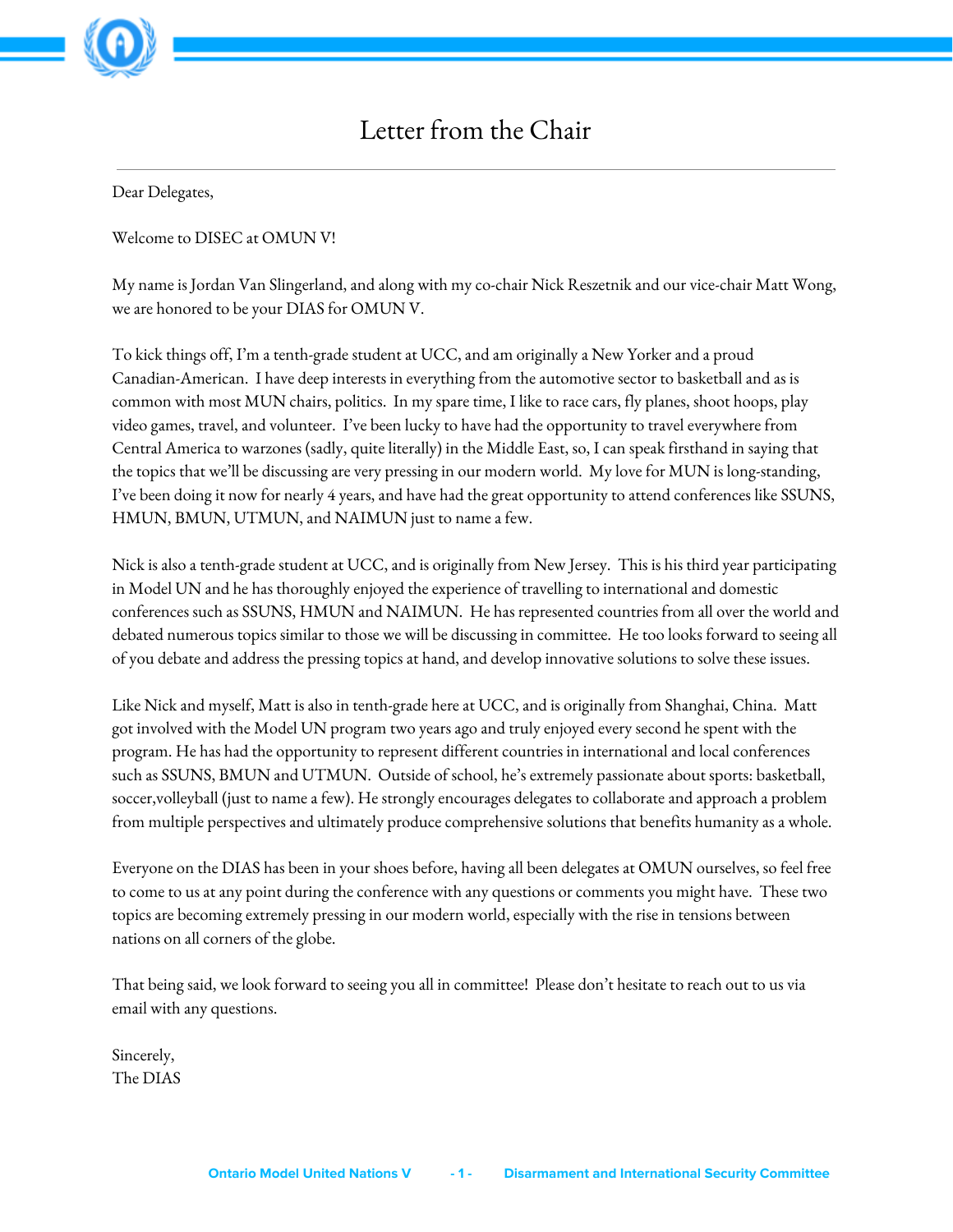

## **Topic A: Nuclear Proliferation**

#### **Introduction:**

Nuclear Proliferation is a broad term that describes the spread of nuclear weapons and weapons-applicable information(USL). The two atomic bombs deployed in Hiroshima and Nagasaki during the second world war first shed light to the consequences of Nuclear weapons, where thousands of people were ruthlessly killed and left unimaginable repercussions to the world. During the cold war, we witnessed how nuclear weapons, if politicized, can create a dangerous dynamic in the world. There was an exponential increase in nuclear weapons production and stockpiling during the "Nuclear Arm-Race Phase" where countries are trying to assert their political dominance and increase their bargaining power by obtaining nuclear weapons. Currently, there are 9 countries that possess nuclear weapons and this makes non-nuclear power extremely vulnerable to nuclear offences. Historian Mitchell Macgonell describes the 21st century as "apocalyptic" and attributes this to the recent development of ICBMs(Intercontinental Ballistic Missiles). The ICBMs pose a concerning threat to humanity as it can result in beyond-comprehension damage to countries. A comparison nuclear scientists like to make is that the nuclear bomb deployed in Nagasaki had an explosive yield of15 kilotons of TNTs and an ICBMs will have an explosive yield of approximately 250 kilotons of TNTs.

#### **Past UN actions:**

In 1946, the general assembly established the Atomic Energy Commission to regulate the uses of nuclear materials and aims to eliminate all weapons of mass destruction. Most notably, the Truman Administration proposes the Baruch Plan where it demands that all stockpiles of nuclear weapons will be eliminated but unfortunately this got vetoed by the Soviet Union. The IAEA(International Atomic Energy Agency) was set up by the United Nations in 1957 to facilitate peaceful uses of nuclear power. Its role is also the administration of safeguards arrangements, which assures the international community that countries are abiding to treaties. They conduct regular inspections of civil nuclear facilities and demand full transparency with countries' nuclear activities. Safeguards are designed to reduce risk by early detection and the Safeguards are backed up by the threat of international sanctions.

The Non-Proliferation Treaty was signed by 191 countries, 5 nuclear countries included, in 1968. This treaty elaborates on UN's previous efforts in hindering Nuclear Proliferation and outlines specific steps and actions to ensure all nuclear materials are only used in an appropriate and peaceful manner. It's important to highlight that the NPT is the only legally-binding nuclear disarmament treaty ratified by the UN and its almost universal membership(With the exception of South Sudan, India, Pakistan and Israel) made this treaty the cornerstone for nuclear non-proliferation and nuclear disarmament .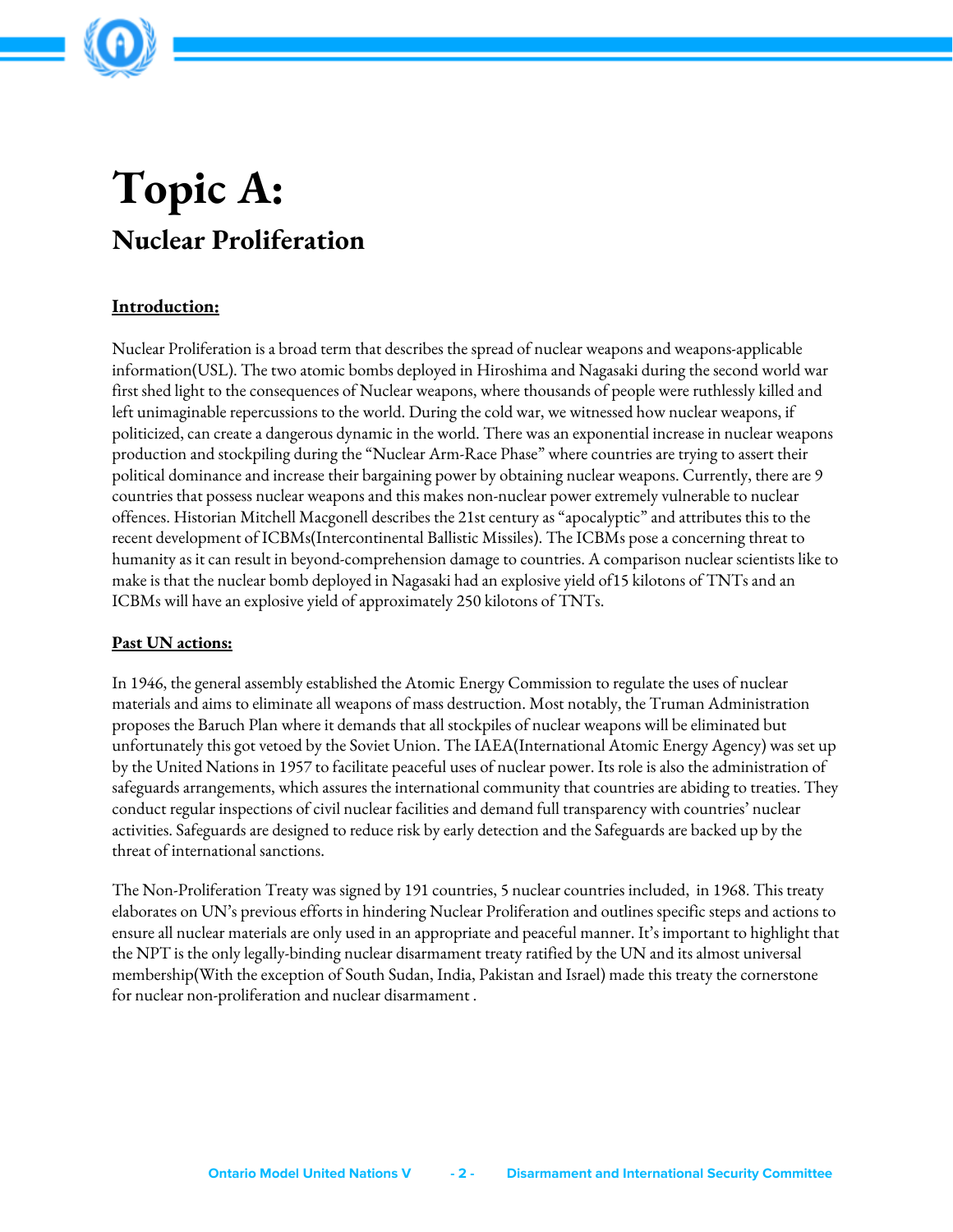

#### **Nuclear-Weapon-Free-Zones**

Nuclear-Weapon-Free-Zones (NWFZ) was established to strengthen global nuclear non-proliferation and unite international efforts towards peace and security.

General Assembly resolution 3472 B (1975) defines a Nuclear-Weapon-Free Zone as "any zone recognized as such by the General Assembly of the United Nations, which any group of States, in the free exercises of their sovereignty, has established by virtue of a treaty or convention whereby:

- a. The statute of total absence of nuclear weapons, to which the zone shall be subject, including the procedure for the delimitation of the zone, is defined
- b. An international system of verification and control is established to guarantee compliance with the obligations deriving from that statute" (UNODA 1975).

#### **Nuclear Power:**

Despite the aforementioned disadvantages of nuclear proliferation, appropriate use of nuclear materials could make significant contributions to humanity. Nuclear power plants function by triggering the "chain reaction of Uranium-235" where the uranium undergoes the process "of splitting neutrons in halves". Then the enormous amount of heat generated from the nuclear fission will heat up the surrounding water and evaporate into steam. Subsequently, the steam will turn the turbine and produce electricity. It's estimated that one kilogram of Uranium-235 will generate 20 terajoules of electricity which is equivalent to the amount of energy generated from 1.5 million kilogram of coal. The IAEA estimates that approximately 10% of the world's electricity is generated from the 450 nuclear power plants in the world. Furthermore, amidst the imminent threats of climate change, nuclear power is a much more environmentally friendly energy source. For every KWh of electricity produced, a mere 3.3 grams of Carbon Dioxide is produced and most of the carbon dioxide originates from the Uranium mining and milling process, not from the actual nuclear power plant itself. Here comes the dilemma that the chair encourages all delegates to consider: "Should DISEC suspend Uranium extractions because of the potential militarization of uranium? Or should DISEC encourage them to extract uranium because of the benefits of nuclear energy?".

#### **Case Study:**

North Korea made weapons-grade plutonium using a research reactor and a reprocessing plant in defiance of its NPT obligations. In 2006, 2009 and February 2013 it exploded nuclear devices.

The Democratic People's Republic of Korea (DPRK) is an example of the success of safeguards in their goal to detect violations of non-proliferation obligations. It was brought to the attention of the international community, with diplomatic pressure being applied through the UN Security Council.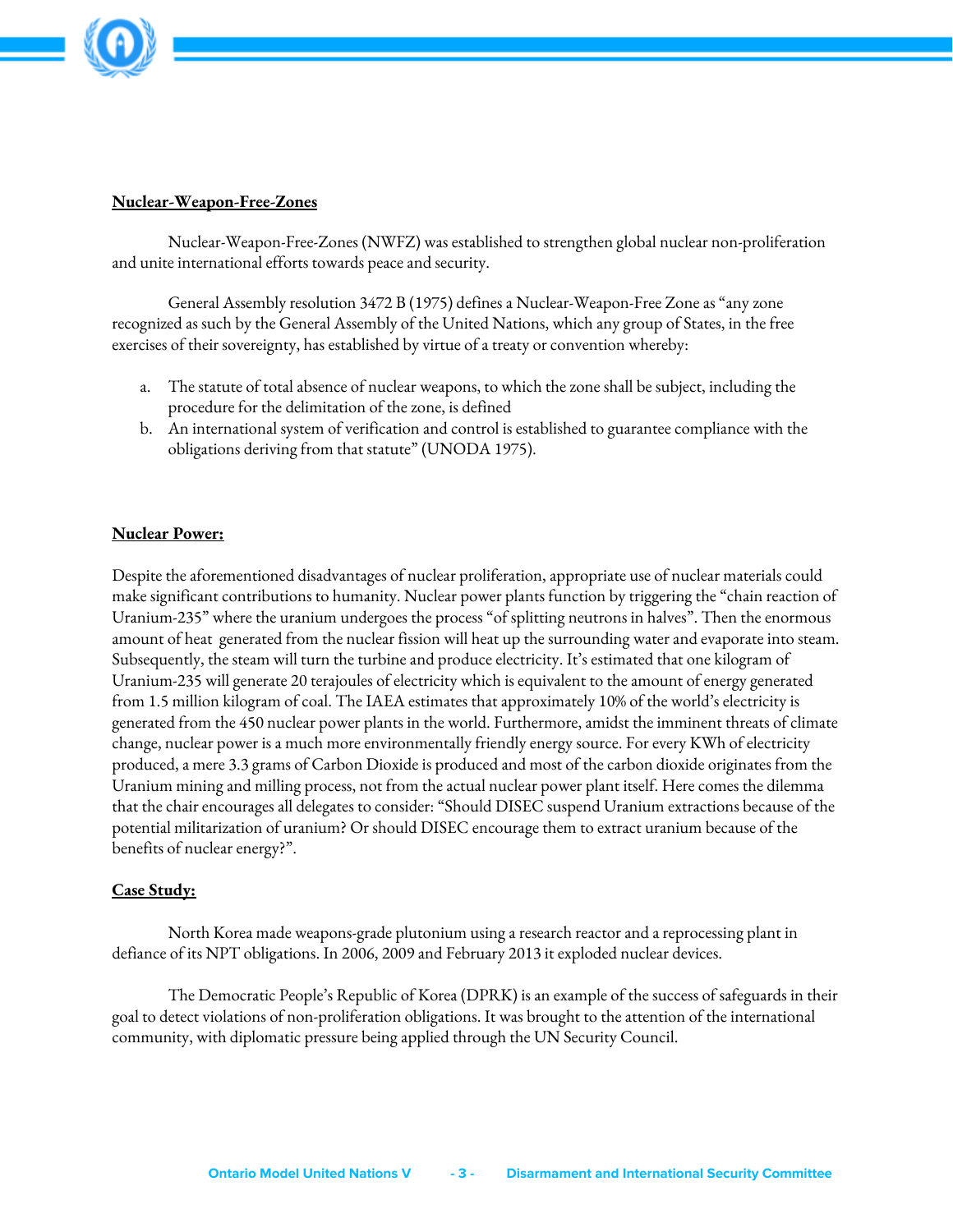

The DPRK signed the NPT in 1985. However, it delayed concluding its NPT Safeguards Agreement with the IAEA. This delay was apparently related to the presence of US tactical nuclear weapons in South Korea, which were withdrawn in 1992. IAEA inspections then showed some problems.

#### **Plutonium Programme**

In 1985 the DPRK brought two large "experimental power reactors" into operation; this showed characteristics of a plutonium production reactor for destructive use. It also built a reprocessing plant the could produce the uranium cores needed weapons, which IAEA inspectors discovered. IAEA inspectors found discrepancies, which indicated that the reprocessing plant had been used more often than the DPRK had declared. This suggested that the DPRK could have weapons-grade plutonium, which it had not confirmed to the IAEA.

IAEA called on the DPRK to allow special inspections of the two sites so that the stocks of nuclear material could be verified, which the DPRK refused, and soon announced its intention to withdraw from the NPT. In April 1993 the IAEA Board concluded that the DPRK was in non-compliance with its safeguards obligations and reported the matter to the UN Security Council. In June 1993 the DPRK announced that it had "suspended" its withdrawal from the NPT, but subsequently claimed a "special status" with respect to its safeguards obligations. This was rejected by IAEA.

Once the DPRK's non-compliance had been reported to the UN Security Council, the vital part of the IAEA's mission had been completed. Inspections continued, although inspectors were hampered in what they were allowed to do by the DPRK's claim of a "special status."

After negotiations between USA and DPRK, the IAEA was given additional duties, to monitor the freeze on operation and construction of DPRK's production reactors, until they were eventually demolished. The DPRK remained uncooperative with the IAEA verification work and did not comply with its safeguards agreement.

Ultimately, the DPRK was persuaded to end its nuclear weapons program in the 1990s in exchange for billions of dollars in energy-related assistance (World Nuclear Association 2015).

#### **Questions to Consider:**

1. Is your country currently in possession of nuclear weapons? If not, is it trying to be?

2. For what purpose does your country possess nuclear weapons (if it does)?

3. The Mutually Assured Destruction is a popular theory that states that countries will not attack each other due to the fear of annihilation. Do you support this theory? Why or why not?

4. Consider the pros and cons of Uranium Extraction, do you think it's justified?

5. How are your country's relations with nuclear nations?

6. How might nuclear proliferation change a country's relationship with one and another?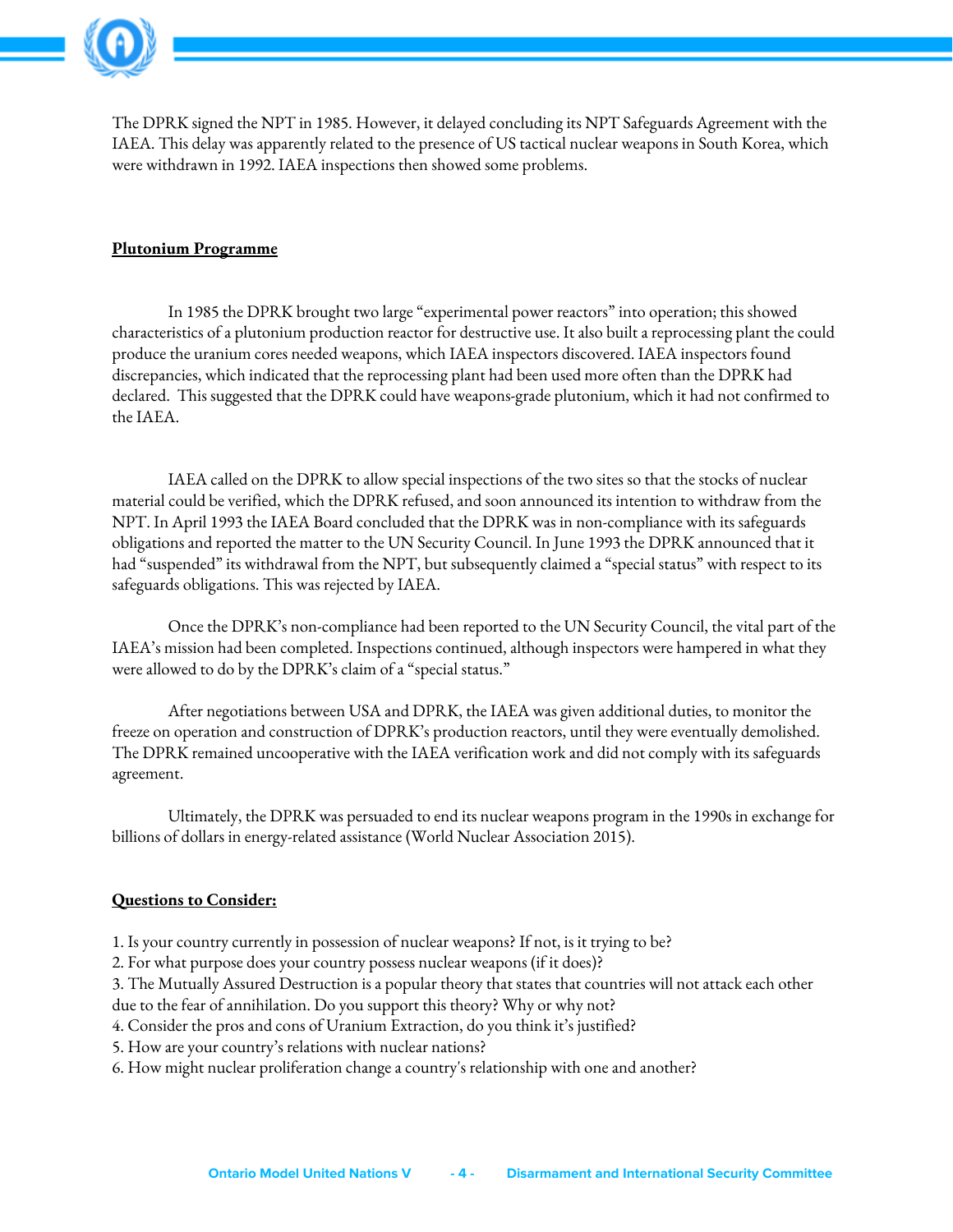

#### **Bibliography:**

"UNODA – Nuclear-Weapon-Free-Zones." UN News Center. http://www.un.org/ disarmament/WMD/Nuclear/nwfz/

Njølstad, Olav. " The Development and Proliferation of Nuclear Weapons." Nobelprize.org. June 19, 2003. http://www.nobelprize.org/educational/peace/ nuclear\_weapons/readmore.html

"World Nuclear Association." Nuclear Proliferation Case Studies. May 1, 2015.

http://www.world-nuclear.org/info/Safety-and-Security/Non-Proliferation/ Appendices/Nuclear-Proliferation-Case-Studies/.

"Nuclear Weapons: Who Has What at a Glance." Nuclear Weapons: Who Has What at a Glance. June 23, 2014. http://www.armscontrol.org/factsheets/ Nuclear Weapons Who Has What.

"Treaty on the Non-Proliferation of Nuclear Weapons (NPT) – UNODA." United Nations, United Nations, [www.un.org/disarmament/wmd/nuclear/npt/](http://www.un.org/disarmament/wmd/nuclear/npt/).

"Nuclear Weapons Timeline." ICAN, www.icanw.org/the-facts/the-nuclear-age/.

#### UNFOLD ZERO, www.unfoldzero.org/2018-un-high-level-conference-on-nuclear-disarmament/.

"Secretary-General Sees Political Will for Nuclear Disarmament | UN News." United Nations, United Nations, news.un.org/en/story/2009/06/302952-secretary-general-sees-politicalwill-nuclear-disarmament.

"Enterprise Search." United Nations, United Nations, search.un.org/results.php?ie=utf8&output=xml\_no\_dtd&oe=utf8&Submit=Search&\_ga=GA1.2.68 5763715.1532201987&\_gat=1&\_gid=GA1.2.1865196973.15355 75130&query=nuclear disarmament&tpl=un&lang=en&rows=10.

"Events – UNODA." United Nations, United Nations, www.un.org/disarmament/events/. "Trump Kim Summit: US and North Korean Leaders Hold Historic Talks." BBC News, BBC, 12 June 2018, www.bbc.com/news/world-asia-44435035.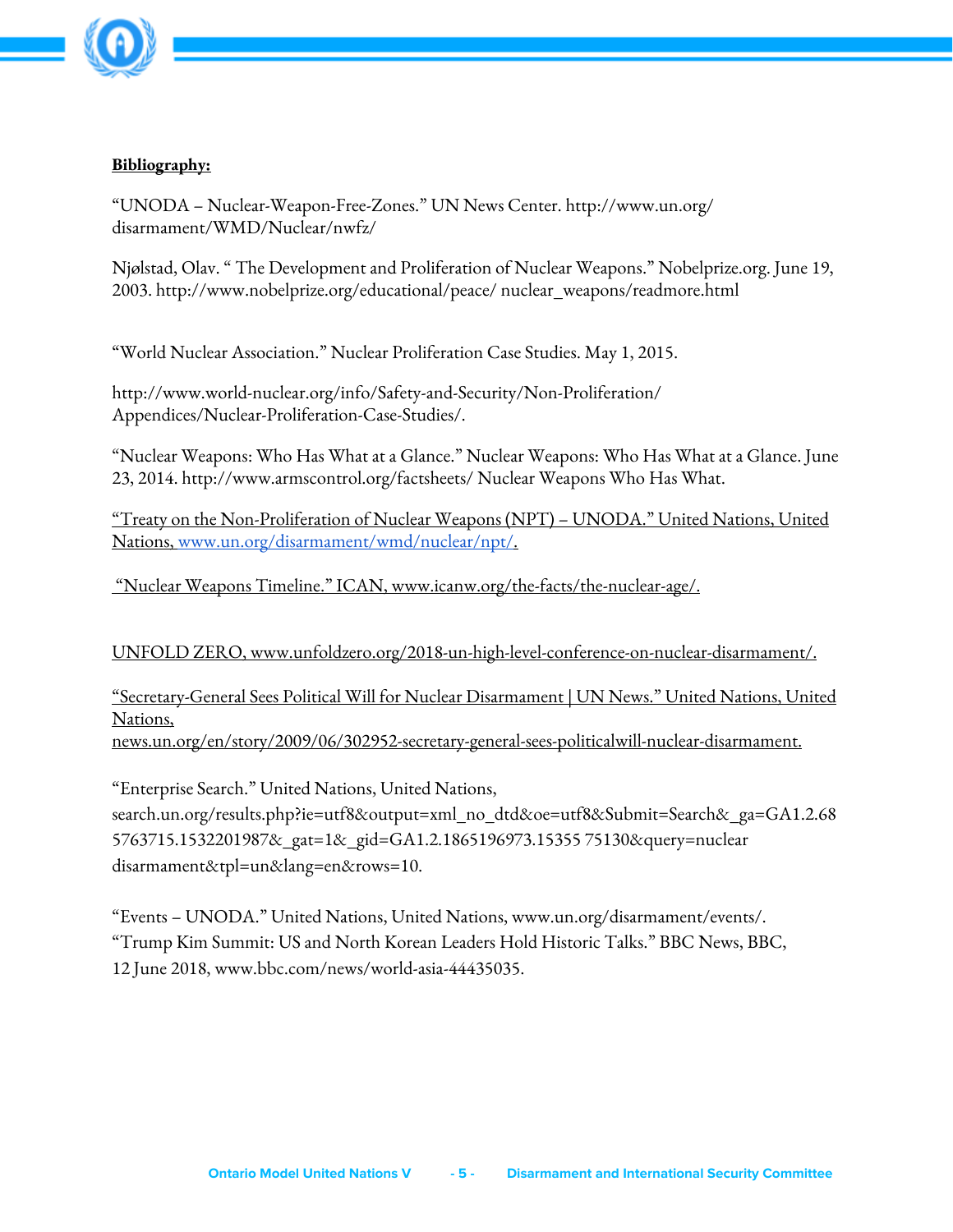

## **Topic B: Lethal Autonomous Weapons Systems**

#### **Artificial Intelligence and Automated Weaponry**

#### **Introduction**

Artificial intelligence (AI) is a broad term that encompasses the computer and statistical systems that perform actions that usually require a form of intelligence that previously only humans were capable of. Artificial intelligence is already changing the way that the world operates today, whether it is a website that tailors advertisements for a specific user or a self-driving car. As with many emerging technologies, however, AI has large implications for the future of warfare, potentially warranting a response from the First Committee.

AI is found in many places in the world today, whether it is Siri, Apple's personal voice assistant on its devices, or IBM's Watson, an advanced AI that helps people and organizations integrate machine learning, a branch of computer science that deals with systems that automatically learn and adjust. In some tasks, artificial intelligence has gained abilities that surpass what humans are thought to be able to achieve, for example in the field of data analytics. Machine learning enables systems to analyze data and recognize patterns faster than ever thought possible, and more accurately.

The practical applications of artificial intelligence are often misunderstood. It is extremely unlikely that the world will see anything similar to James Cameron's *Terminator* anytime soon, if this is even possible with current technological capabilities. There is however, the potential for machines that could learn to recognize individuals with particular physical characteristics or clothing styles. Furthermore, machines such as aircraft armoured vehicles could be programmed to operate autonomously - without human assistance.



Figure 3: BAE Systems prototype Corax UAV

Developed countries such as the United States are already developing programs that will help them wage war remotely. The US Department of Defense has closed bidding for a contract worth \$10 billion, called the Joint Enterprise Defense Infrastructure (JEDI).<sup>21</sup> The program hopes to take steps toward weaponizing AI, and signs show that there are more likely similar contracts to come as the industry expands. The First Committee's task is to help regulate the creation and use of such technologies. The following sections will focus on some prospects for the use of autonomous weaponry and the application of artificial intelligence in warfare.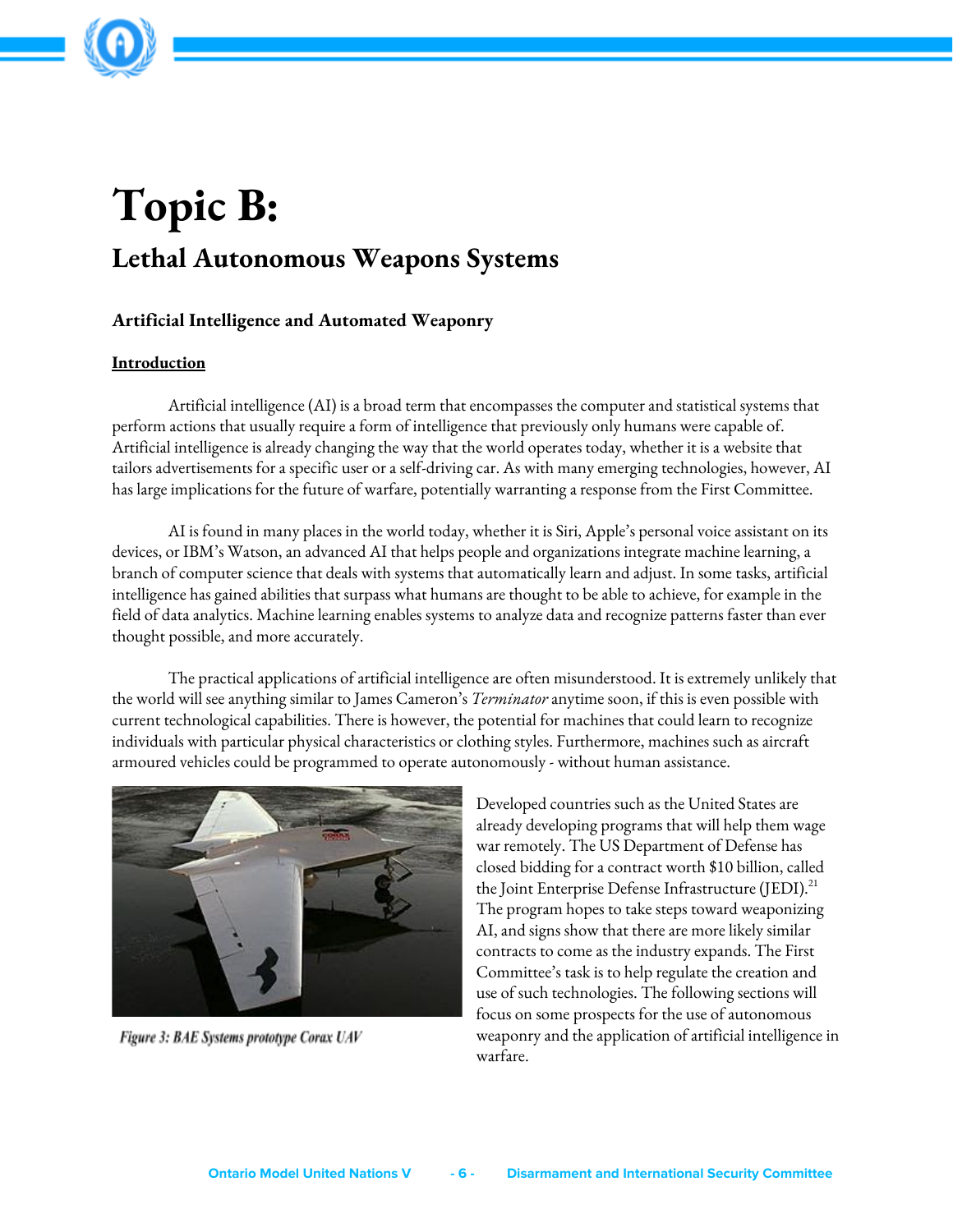

#### **Autonomous Aircraft**

Autonomous aircraft widely refers to flying devices that can operate with human direction. One of the primary types of craft in this field are drones, which have been able to follow and film targets for many years at this point. Autonomous and semi-autonomous drones. The United States has used autonomous drones to carry out airstrikes against target against targets in the Middle East, and, as of September 2018, has announced to implement a new covert campaign to target Islamic State (ISIL) militants in north-eastern Niger. Furthermore, the CIA, as opposed to solely the military, is poised to take on a greater role in facilitating these attacks, adding a new dimension; not only military groups will possess these capabilities.

Unmanned planes have also presented themselves in the form of spy planes, ultralight aircraft originally developed by the Israeli Air Force that could remain at the same altitude for hours on end.<sup>22</sup> These remotely piloted aircraft, often called unmanned aerial vehicles (UAVs), have the potential to save lives in combat, and their development is pursued by several highly-developed militaries, including those of the United States, Israel, and the United Kingdom.

There are arguments for both sides of the debate on whether or not such weapons have a net positive or negative impact. Countries in possession are easier to carry out, more effective, and are less costly both fiscally and in terms of lives. This being taken into consideration, there is an ethical dilemma with such weapons. They often make it harder to distinguish between civilian and military targets, causing innocent lives to be lost in the crossfire. It is estimated that thousands have been killed in Syria by U.S. airstrikes since early 2017.<sup>23</sup> Delegates will need to consider carefully how to balance the interests of their country when considering policy decisions.

#### **Semi-Autonomous Arms**

Autonomous arms are another class of weaponry that is used to make military duties less difficult, although they present significant challenges to the international community. While no fully autonomous capable of eliminating targets currently exist, semi-autonomous systems are already in operation.

The most prevalent example is the Samsung SGR A-1 sentry gun, used to assist South Korean troops in monitoring the border along the demilitarized zone with North Korea. The turret is armed with a camera, machine gun, microphone, capable of voice recognition. At present, the device is not authorized to fire automatically, although it does possess these capabilities at this time. The device is capable of issuing verbal warnings and recognizing actions of surrender such as the lowering of weapons before firing. Nations such as Israel have employed autonomous jeeps that patrol their border.<sup>24</sup> This is evidence that the technology already exists, and scientists at the Group of Governmental Experts (GGE) urges the UN to create a more formal treaty governing such technologies.

Controversy shrouds these technologies. The North Korean army has roughly 1 million soldiers near the demilitarized zone, while the South Korean army has approximately half the number of personnel. The Samsung SGR A-1 allows South Korea to keep its borders secure despite these odds. Technologists at Samsung believe that soon, the technologies will allow South Korea to remove its mandate on 2-year military conscription for all citizens. While some parties argue that these technologies therefore reduce human casualties and make combat cheaper, others contend that it makes encourages aggression by the same token. Delegates must consider both sides of the argument and what type of regulation, if any at all, would be most advantageous for their country.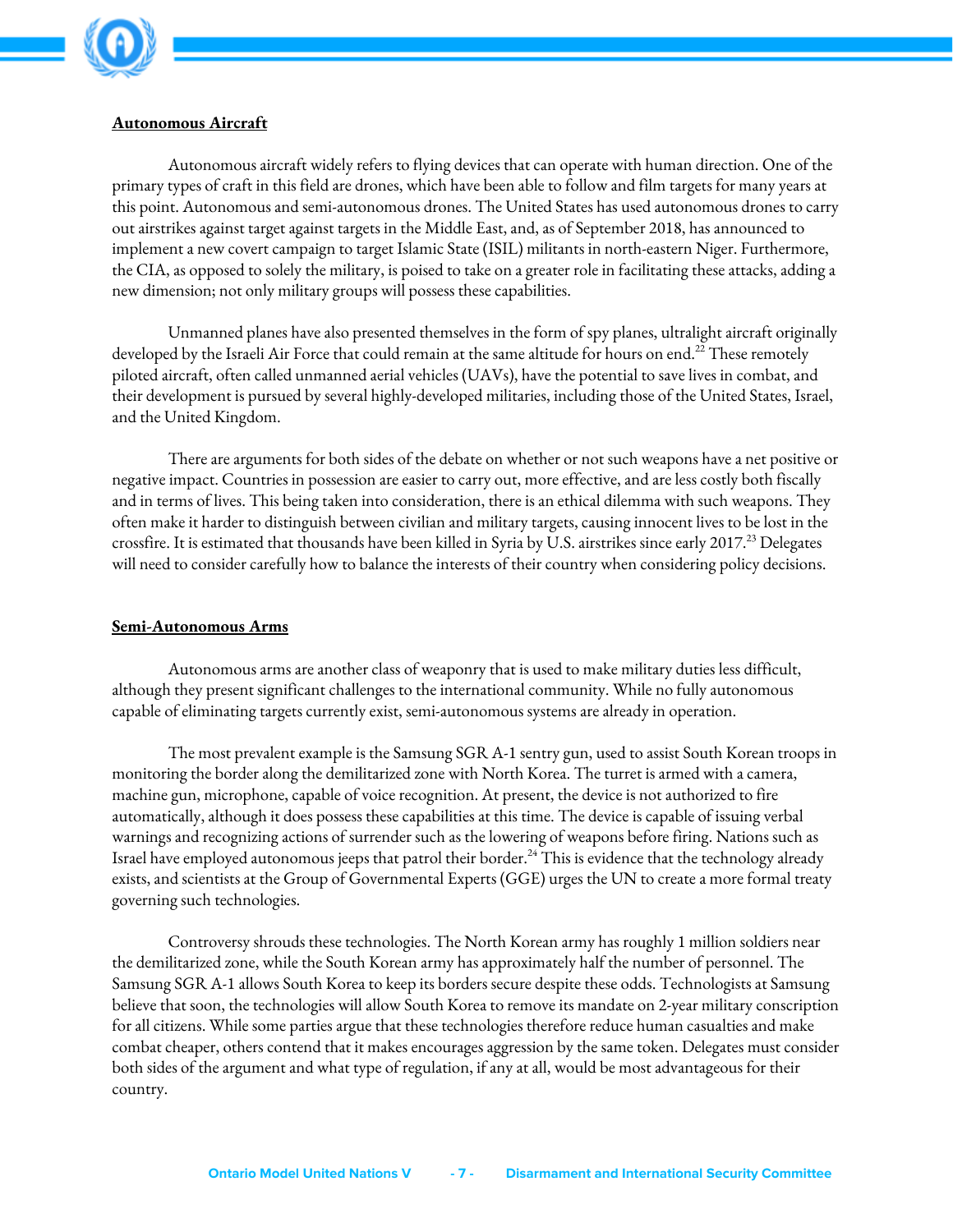

#### **The Private Sector**

This relatively new industry is clearly trending toward the use of government-issued contracts to the private sector rather than public military development. Military AI often requires powerful cloud technologies to sustain itself, which is largely provided by companies such as Amazon, IBM, Microsoft, and Google. Google has signed on to a military contract with the United States to develop Project Maven, a technology that could allow the United States Department of Defense to track the movements of individuals. Under much scrutiny, Google said that it would not renew its contract for Project Maven in June 2018, and dropped a \$10 billion military contract bid in October 2018. Many employees signed a petition at Google urging leadership to commit to not using its technologies for warfare, but its sudden absence in bidding in no way changes the landscape. Amazon, which has always been the frontrunner to win the contract, continues to pursue related technologies. There are many other instances of the private sector in the AI and automated weaponry industry, and this is just one example of where public scrutiny convinced a company to take a course of action. Delegates are strongly encouraged to familiarize themselves with these instances in order to develop consistent, effective, and comprehensive policy in the committee.

#### **Guiding Questions**

The examples provided above are just a few examples of the use of AI and automated weaponry. Below are guiding questions to help delegates to conduct research.

- 1. What steps can DISEC take to manage the users manage the creation and use of AI and automated weaponry?
- 2. What steps can DISEC take to regulate automated aircraft and semi-autonomous arms?
- 3. What stance should the First Committee take on the involvement of the private sector in the development of military technologies?
- 4. How do the issues at hand relate to your country specifically? What is your country's foreign and domestic policy on AI and automated weaponry?

This concludes the background guide. Please remember that this is just a brief overview of the topics facing DISEC, and delegates are strongly encouraged to conduct their own research when formulating their position papers. Position papers should be a maximum of two pages per topic in Arial or Times New Roman 12pt font. Again, have to be submitted to [disec@omun.ca](mailto:disec@omun.ca) on April 1st 2020, and should be titled "Country\_Name", (e.g.: UnitedStatesofAmerica\_HarryPatel) in Microsoft Word Document or PDF format. With that, I hope you enjoy your journey at OMUN V - best of luck.